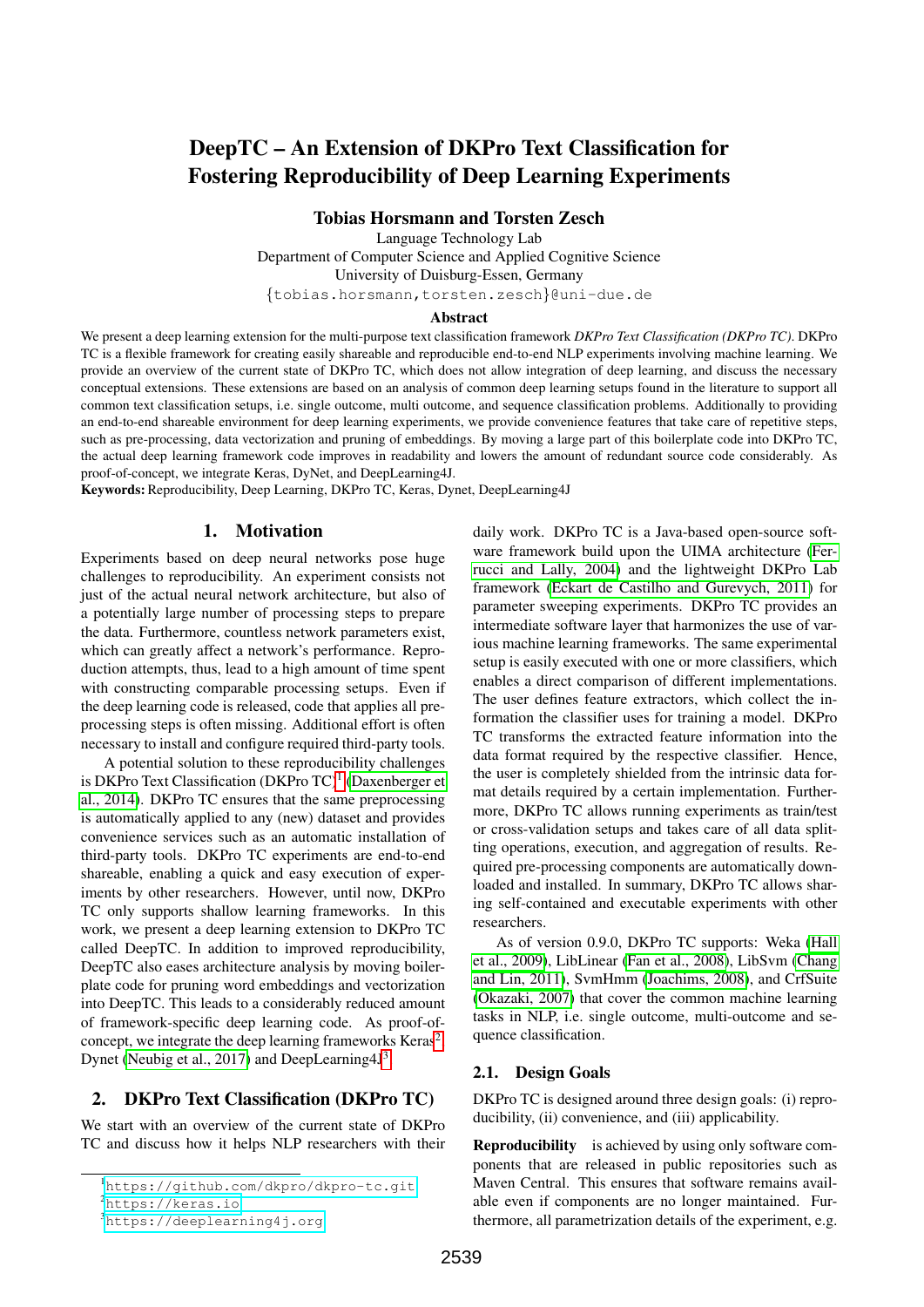<span id="page-1-0"></span>

Figure 1: Processing Schema for Experiments in DKPro TC

classifier parametrization, features, and configuration of pre-processing tools, are automatically stored in a DKPro TC project for sharing the project right away.

Convenience is achieved by (i) easy-to-implement feature extractors with frequently needed ones being already pre-defined, and (ii) automatic installation of thirdparty components from public repositories. Additionally, DKPro TC integrates DKPro Core [\(Eckart de Castilho and](#page-6-7) [Gurevych, 2014\)](#page-6-7) and thus provides a rich source of tools such as tokenizers, part-of-speech taggers, or lemmatizers, which can be added in a plug-and-play fashion as processing component. These tools are automatically downloaded and installed as Maven artifacts. This provides a high degree of flexibility in terms of experimenting with various pre-processing tools and picking the best working one for a certain task. Of course, researchers can always implement their own UIMA processing components.

Applicability DKPro TC supports all common machine learning setups related to text classification tasks, i.e. single outcome (e.g. sentiment analysis), multi outcome or sequence classification (e.g. part-of-speech tagging), and regression (e.g. assessment of text reading difficulty).

## 2.2. Shallow Architecture

Figure [1](#page-1-0) shows a conceptual overview of DKPro TC.

Reader The corpus data is read into DKPro TC by a reader component. Via DKPro Core dozens of common NLP formats are supported, for instance CoNLL, TEI, or Penn Treebank [\(Marcus et al., 1993\)](#page-6-8).

Preprocessing In this step, an optional pre-processing can be applied, which might entail tasks such as tokenization or part-of-speech tagging.

Feature Extraction The feature extractors are applied to the data with access to information created during the preprocessing step. The extracted information is temporarily stored in an intermediate data format.

Interface to Shallow Learning Frameworks The feature information is transformed into the data format of the selected machine learning framework.

Evaluation If test data is provided, the trained model is applied to this dataset (after running through the same preprocessing and feature extraction as the train data). Many commonly used metrics such as accuracy, F-Score or Pearson correlation can be computed during evaluation. In case of cross-validation, aggregated results over all folds are automatically provided.

# 3. DeepTC – A Deep Learning Extension

Software focusing on the *shallow learning* paradigm is not easily extendible to support the *deep learning* paradigm. The conceptual differences between both paradigms make such an extension challenging, i.e. the shallow paradigm learns a model from a representation created from human defined features while the deep paradigm learns a suited representation by itself. Furthermore, a meaningful extension must not just work on a technical level, but also sustain the advantages of taking workload from the user. Consequently, we conducted an analysis of common deep learning setups in the literature to learn about the challenges to reproducibility and convenience. This led to the *DeepTC* extension shown in Figure [1.](#page-1-0)

# 3.1. Format

Many deep learning code releases assume a flat file format to demonstrate the usage of a new network architecture. The most common format is a whitespace or tabulator separation of text and labels. This format is quite popular and wide-spread as it allows a rather easy transformation of the textual data into an integer representation. Thus, one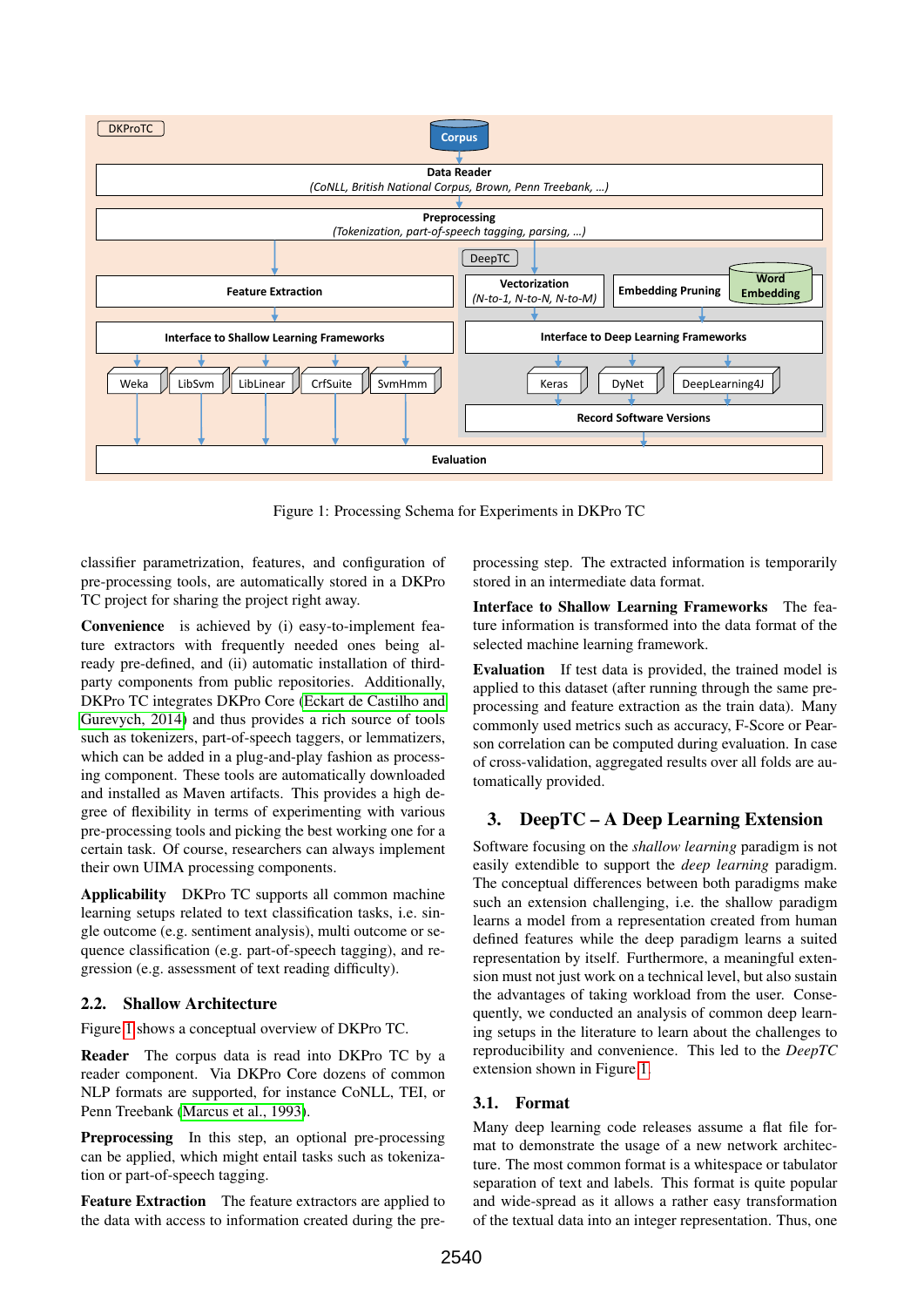<span id="page-2-0"></span>

Figure 2: Vectorization N-to-1, N-to-M and N-to-N

must first transform his data into this flat file format before the code can be executed. In case of more complex data formats, such as XML, this leads to considerable additional effort. This challenge is solved in DKPro TC by the many data format readers included in DKPro Core. The seamless integration of DKPro Core allows it to read a large variety of data formats and access information such as lemmas, part-of-speech tags, etc. from DKPro TC. This enables a quick and easy exchange of corpora and data formats. Of course, own readers for highly specific data formats can be easily written, too.

# 3.2. Vectorization

All textual information has to be transformed into a numerical vector representation before it can be provided to the deep learning framework. This vectorization entails mapping words and labels to integer values. When applying a prototype to unlabelled plain text, the integer values have to be mapped back to their original label to obtain human interpretable results. This is a mandatory task that can be easily automatized. While the general task of vectorization appears straightforward, its details depend on the kind of classification task of which we distinguish the three variants shown in Figure [2:](#page-2-0)

*Single Outcome (N-to-1):* In this setting, a single outcome has to be predicted for a text document with  $N$  tokens. In classification the outcomes are labels, in case of regression they are numeric values. Use cases for single outcome classification are e.g. sentiment analysis or scoring the reading difficulty of a text (regression).

*Multi-Outcome (N-to-M):* For a text document with N tokens, M outcomes have to be predicted. For instance, categorization of books into genres, where a single book might have more than just one genre.

*Sequence* (*N-to-N*): For a text document with  $N$  tokens, an equal amount of  $N$  labels has to be predicted. The sequence in which the tokens occur is furthermore informative for predicting the labels. A prominent example is partof-speech tagging.

Implementation The user is given control as to whether a vector is created with textual information (raw vectorization) or if the words have already been mapped to an integer representation (integer vectorization). Integer vectorization fits most setups and leads to further reduction of user-specific preprocessing code as the mapping process is done automatically by DeepTC. If the network architecture also considers sub-word information, e.g. character- or byte-level information, integer vectorization would be premature as the networks requires access to the actual word forms. For such cases, raw vectorization allows providing the actual words to the deep learning framework. As tradeoff, the deep learning code has then to take care of mapping the raw data to an integer representation. This allows DeepTC to be flexible for more complex tasks, but still provide convenience features for common NLP setups.

# 3.3. Word Embeddings

It is common to use pre-trained word embeddings, which are often quite large with negative effects on the start-up time of experiments. As a consequence, embeddings are usually pruned to contain only words that occur in the vocabulary. Furthermore, in some tasks, words without pretrained embedding are either dropped or vectors are randomly initialized instead.

Implementation We provide a processing step in which the word embedding is pruned to contain only the occurring vocabulary. The user is given control as to whether words missing in the embeddings are removed or shall be initialized with a random vector. In case no word embedding is provided, this step performs no operation.

# 3.4. Interface to Deep Learning Framework

The prepared data is provided to the deep learning framework. All necessary files are written to disk and the framework code is executed. The file locations are passed as parameters to the framework code. The framework code is expected to create a file at a specified location which contains the results of the execution.

Implementation An integration of third-party frameworks often leads to challenges how to interface with these frameworks. There might be breaks between programming environments, for instance operating Python frameworks from Java, but also breaks between the data representation in DeepTC and the data format that is expected by a framework. The break between programming environments, i.e. Java to Python to Java, are tackled by defining a protocol of data exchange. For each of the three defined classification tasks, i.e. single outcome, multi-outcome, and sequence classification, a data format is expected in which the framework code provides the predicted outcomes. This allows bridging to deep learning frameworks based on non-Java technologies. The break between data formats is solved by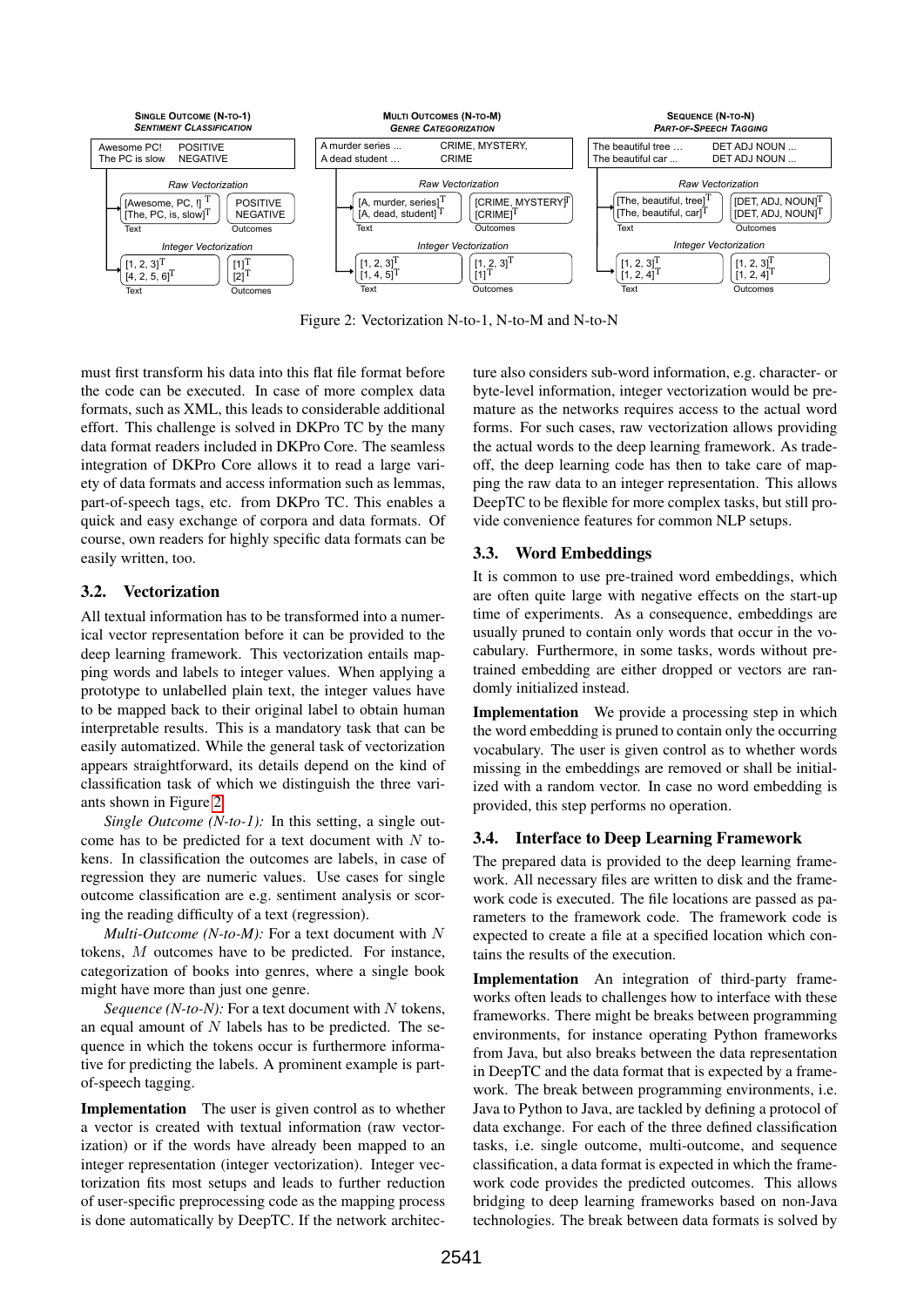the vectorization processing step which writes the data to disc. As non-Java frameworks work internally with their own data structures, the framework code then can read this data and wrap the vectorized data into the respective data format. This leads to a minimal amount of data conversion overhead that has to take place in the framework code. In case of Keras, for instance, which is based on Python, the vectorized data has to be transformed into the NumPy data type. This defines a simple way of interfacing between different data formats and deep learning environments.

#### 3.5. Software Versions

An important challenge to reproducibility is keeping track of the software versions that are being used for running an experiment. Many deep learning frameworks are still under rapid development and, thus, change quickly with bugs being fixed and APIs being updated. If code is released, it is often not reported which software version was used.

For instance for Keras, which depends on a backend such as TensorFlow, we record not just the Keras version but also the version of the backend and the NumPy library as primary data structure. The software version that is recorded is highly dependent on the respective deep learning framework. This provides a basic software versioning record, which can be released with the experimental code.

### 4. Limitations

The rapid development of deep learning software creates practical limitations to reproducibility and convenience.

The convenience of automatically installing needed components is easily provided for Java/Maven-based software. For non-Java frameworks, this is not as easily possible and the task of installing software is delegated to the user. We would require a method to serialize the deep learning framework environment into a container that would allow deployment on a third-party computer, i.e. in the case of Keras, which would also entail the respective backend and their dependencies. A common strategy is to use virtualization software such as Docker [\(Merkel, 2014\)](#page-6-9). A virtualization container is created that capsules a software environment, for instance Python with Keras installed, into a deployable container. At the moment, an automatically creation of such a virtualization container for an experiment is not supported by DeepTC, but one can run DeepTC within such a container if one is prepared beforehand.

A further challenge is to track the names and versions of all involved components the user has to install to reproduce an environment. While using a virtualization container as a black-box environment is convenient, it is often not clear which exact version of the required software is used in a certain setup. Furthermore, recording an entire system configuration setup would lead to an extremely long list of software components with some being more important than others to the reproducibility of results. As a compromise, we record the software versions of the key components, for instance Keras or NumPy, to create an overview of the used software versions to run an experiment.

A further limitation occurs if researchers work on unstable software versions. It is not uncommon that researchers compile their deep learning software from the latest version in a source-code repository to make certain features available, i.e. a bleeding edge version. One would have to record the exact hash-id of the source-code repository from which the software was built to enable reproducibility. Detecting such setups is beyond an automatic detection by DeepTC.

# 5. Proof of Concept

As proof of concept, we conduct a replication experiment with all three deep learning frameworks in parallel, and compare the results to using a shallow learning framework.[4](#page-3-0) We attempt to reproduce the state-of-the-art results for Part-of-Speech (PoS) tagging. Our code is publicly available<sup>[5](#page-3-1)</sup> and demonstrates the usage of DeepTC for deep learning experiments.

**DeepTC configuration** Figure [3](#page-4-0) shows the code snippet for configuring DeepTC for our replication study. Configurations for other (deep learning) classification tasks follow the same structure.

The first lines define the UIMA data reader: one for the training data and one for the test data. As a suitable reader for the WSJ data is already provided by DKPro Core, we can simply us it as-is in our DeepTC experiment without any additional effort. After the readers, we define the so called *parameter space* which configures the experiment. Feature mode and learning mode define the nature of the learning task. In the case of PoS tagging, this is a sequence classification task where a single label is to be predicted for each word.<sup>[6](#page-3-2)</sup> Python installation, pre-trained word embeddings, and user code point to locations in the user's file system. The Python path points to the installed Python version that shall be used to execute the framework code, i.e. the one for which the deep learning framework is installed. In the case of DL4J, which is Java, this parameter is not necessary. Word embeddings points to the file location of the pre-trained word embeddings, this parameter is optional and can be omitted if no pre-trained embeddings are necessary for an experiment. The variable userCode points to a file which contains the framework code. The seed value is passed through to the user code to initialize the random generator in the respective framework with the provided value<sup>[7](#page-3-3)</sup>. Integer vectorization is set to  $true$  to enable the automatically mapping of words to integer values.

This parameter space is provided to a train-test experiment object (an alternative would be cross-validation), which is then executed by the underlying DKPro Lab environment. Changing the path of the user code and the machine learning adapter allows switching between the deep learning frameworks.

<span id="page-3-0"></span><sup>&</sup>lt;sup>4</sup>All used frameworks are part of DKPro TC, which makes it easy to implement such comparison between multiple classifiers

<span id="page-3-1"></span><sup>5</sup>[https://github.com/Horsmann/](https://github.com/Horsmann/LREC2018-DeepTC) [LREC2018-DeepTC](https://github.com/Horsmann/LREC2018-DeepTC)

<span id="page-3-2"></span><sup>&</sup>lt;sup>6</sup>Other configurations would allow, for instance, a multi-label classification on full documents rather than classifying single words in sentences. See Figure [2](#page-2-0) which defines the different vectorization modes for different classification tasks.

<span id="page-3-3"></span> $7$ This ensures reproducibility by using a fixed seed value for initialization, which leads to the same random numbers being generated between several executions of the framework code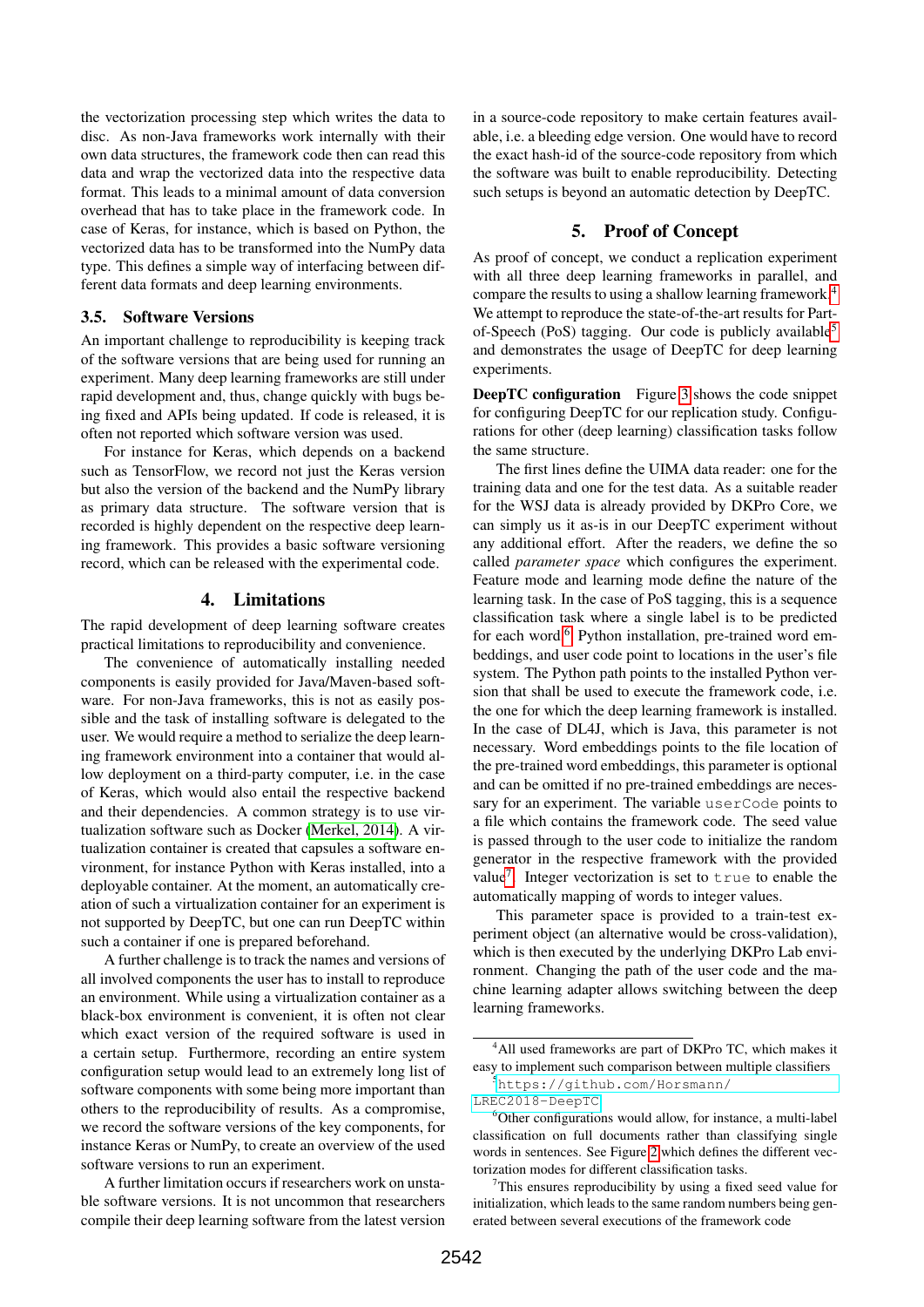```
CollectionReaderDescription trainReader = createReaderDescription(
        PennTreebankChunkedReader.class,
        PennTreebankChunkedReader. PARAM_LANGUAGE, "en",
        PennTreebankChunkedReader. PARAM_SOURCE_LOCATION, train,
        PennTreebankChunkedReader. PARAM_PATTERNS, "**/*.pos");
CollectionReaderDescription testReader = createReaderDescription(
        PennTreebankChunkedReader.class,
        PennTreebankChunkedReader. PARAM_LANGUAGE, "en",
        PennTreebankChunkedReader. PARAM_SOURCE_LOCATION, test,
        PennTreebankChunkedReader. PARAM_PATTERNS, "**/*.pos");
Map<String, Object> dimReaders = new HashMap<String, Object>();
dimReaders.put(DIM_READER_TRAIN, trainReader);
dimReaders.put(DIM_READER_TEST, testReader);
ParameterSpace pSpace = new ParameterSpace(
        Dimension.createBundle("readers", dimReaders),
        Dimension.create(DIM_FEATURE_MODE, Constants.FM_SEQUENCE),
        Dimension.create(DIM_LEARNING_MODE, Constants.LM_SINGLE_LABEL),
        Dimension.create(DIM_PYTHON_INSTALLATION, python3),
        Dimension.create(DIM_SEED_VALUE, 12345),
        Dimension.create(DIM_PRETRAINED_EMBEDDINGS, embedding),
        Dimension.create(DIM_VECTORIZE_TO_INTEGER, true),
        Dimension.create(DIM_USER_CODE, userCode));
DeepLearningExperimentTrainTest exp =
        new DeepLearningExperimentTrainTest("MyExperiment", KerasAdapter.class);
exp.setParameterSpace(pSpace);
exp.setPreprocessing(createEngineDescription(SequenceOutcomeAnnotator.class));
exp.addReport(BatchTrainTestReport.class);
Lab.getInstance().run(exp);
```
Figure 3: Configuration of a DeepTC experiment

Experimental setup As training data, we use Wall-Street-Journal (WSJ) [\(Marcus et al., 1993\)](#page-6-8) corpus sections 0-18 and test on sections 22-24, which is the usual evaluation data split of this corpus [\(Collins, 2002\)](#page-5-2). For each deep learning framework, we implement a plain, bidirectional Long-Short-Term-Memory (LSTM) network [\(Hochreiter](#page-6-10) [and Schmidhuber, 1997;](#page-6-10) [Graves et al., 2005\)](#page-6-11). As the purpose of the experiment is to show that we can execute arbitrary network code within DeepTC and not to obtain the highest possible results, we use 'default' parameter choices (as much as there is already something like a default in the field). Our bi-LSTM uses 100 hidden units, the output layer applies a softmax function, and we use cross-entropy as loss function during model training. We use the 64-dimensional Wikipedia word embeddings by [Al-Rfou et al. \(2013\)](#page-5-3). We train 20 epochs with a learning rate of 0.1 using statistical gradient decent.

We compare the deep learning results to the results of a shallow learning PoS tagger that we also implement with DKPro TC. We use Conditional Random Field (CRF) [\(Laf](#page-6-12)[ferty et al., 2001\)](#page-6-12) for implementing this shallow classifier, which is based on the implementation by [Okazaki \(2007\)](#page-6-6) that is provided in DKPro TC. We use a minimalistic feature set of a tri-gram word window as local word context

and provide the cluster-id of a the word in focus if it is contained in a Brown [\(Brown et al., 1992\)](#page-5-4) word cluster, which was created from 100 million tokens of Twitter messages. The information obtained by Brown clustering is comparable to the information contained in the word embeddings that are used in the neural networks, i.e. both encode distributional knowledge. It is common to also use character ngrams, which we excluded in this case to sustain comparability to the neural network setup, which only use wordlevel information.

Results Table [1](#page-5-5) shows that the different classifiers reach comparable results. Keras and DyNet reach the same result, which is not surprising as they both use Python and the NumPy library. The Java based Deeplearning4J gives slightly lower results. As we are using exactly the same setup and configuration, this is already a finding which could not have been easily achieved without DeepTC. Furthermore, the neural network results are competitive to the 96.5% by [Brants \(2000\)](#page-5-6) and the 97.6% by [Choi \(2016\)](#page-5-7).

DeepTC allowed us to avoid a large part of the repetitive work, and limited the manual effort for writing frameworkspecific code to defining the network architecture and few data-type wrapping method calls. Furthermore, the created experiments are immediately shareable with other re-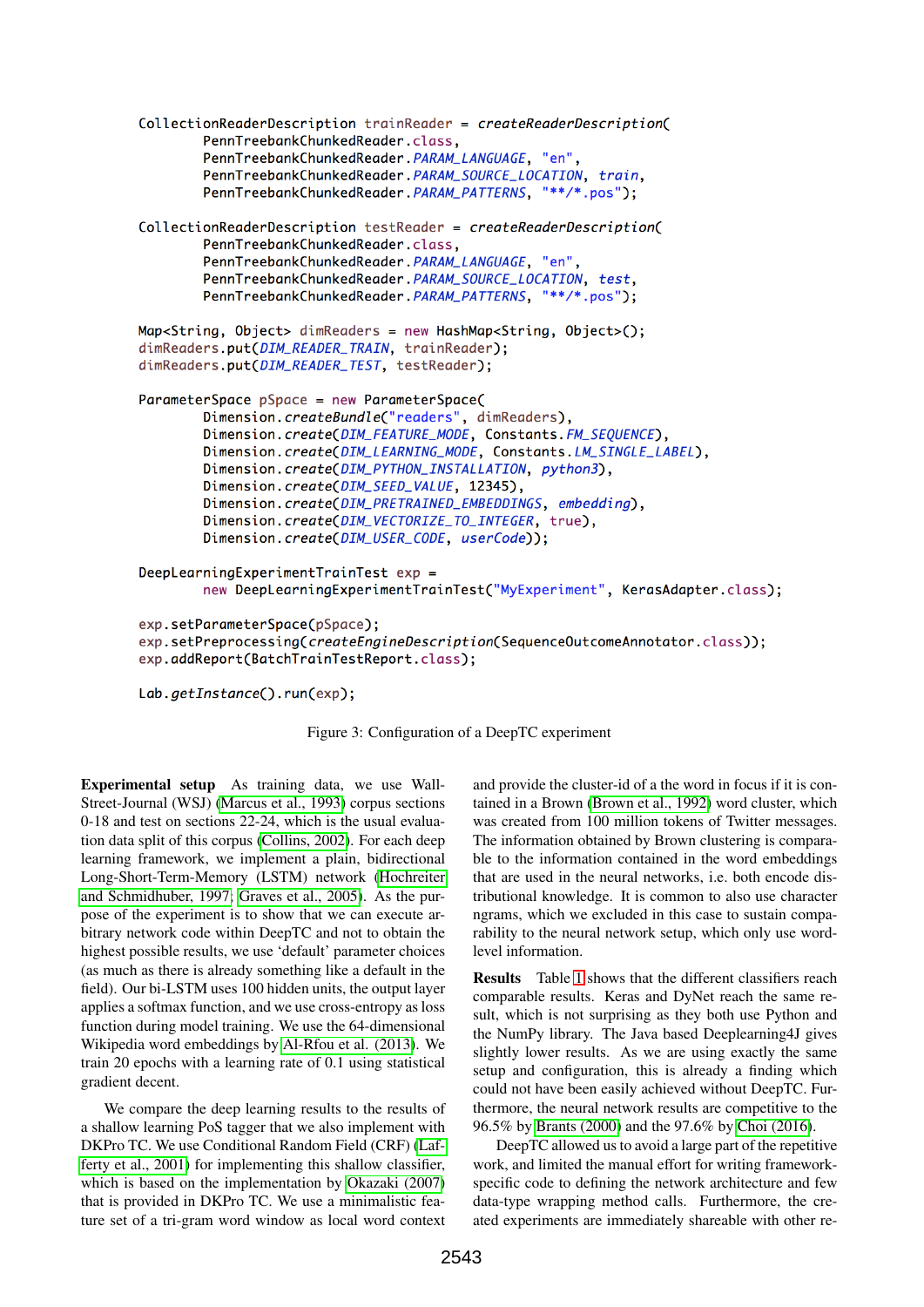<span id="page-5-5"></span>

|                  | <b>Framework</b> | Acc $(\%)$ |
|------------------|------------------|------------|
| DeepTC           | Deeplearning4j   | 95.8       |
|                  | DyNet            | 96.4       |
|                  | Keras            | 96.4       |
| <b>ShallowTC</b> | <b>CRF</b>       | 942        |

Table 1: Accuracy on WSJ sections 22-24 using shallow and deep learning classifiers in DKPro TC

searchers to allow a quick and easy replication of our experiments.

#### 6. Related Work

There are several software projects that aim at providing (shallow) machine learning tools over a common interface, e.g. ClearTK [\(Ogren et al., 2008\)](#page-6-13), NLTK [\(Bird et al.,](#page-5-8) [2009\)](#page-5-8), Mallet [\(McCallum, 2002\)](#page-6-14), Scikit-learn [\(Pedregosa](#page-6-15) [et al., 2011\)](#page-6-15), or Weka [\(Hall et al., 2009\)](#page-6-3). These projects provide building blocks for creating text classification experiments, but still require a considerable amount of programming by the user. Most similar to DKPro TC are ClearTK and Weka. ClearTK is also UIMA-based and provides a similar middle-layer for defining feature extractors and shares many machine learning tools with DKPro TC. Weka provides many classifiers that work with a Wekaspecific data format. An abstraction layer that extracts certain feature values from a dataset is not provided, and the user is responsible for compiling a file in the Weka data format. None of these projects intends to provide a selfcontained environment.

There are many deep learning frameworks such as Tensorflow, Theano, DyNet, DeepLearning4J, Torch [\(Col](#page-5-9)[lobert et al., 2002\)](#page-5-9), or Chainer [\(Tokui et al., 2015\)](#page-6-16) to name just a few. Software such as Keras, Lasagne [\(Diele](#page-6-17)[man et al., 2015\)](#page-6-17) or Fuel&Blocks (van Merriënboer et al., [2015\)](#page-6-18) provide a simplified, building-block like interface to an underlying, low-level deep learning framework such as Theano. Data loading capabilities are included to some extent for instance for the well-known MNIST [\(Lecun et al.,](#page-6-19) [1998\)](#page-6-19) dataset with hand-written digits for image processing tasks. Furthermore, there are approaches to analyze what a neural network actually learns when applied to image and text processing tasks [\(Yosinski et al., 2015;](#page-6-20) [Li et al., 2016\)](#page-6-21). The deep learning software, thus, provides means to build prototypes quickly, but provides no means to ensure replicability by a third-party researcher. This means that all processing components must be manually provided and configured by the researcher who wants to run a certain prototype.

Hence, the DeepTC extension fills a gap in the software landscape, which will improve reproducibility of deep learning experiments.

### 7. Conclusion

We presented DeepTC, a deep learning extension of the NLP experiment framework DKPro TC. We discussed the current state of DKPro TC, which is limited to shallow learning frameworks and discussed the need for a software environment that also supports reproducibility for deep learning experiments. As frequent challenges to reproduction of deep learning experiments, we identified incomplete data preparation steps, embedding preparations tasks, and the vectorization of data into an integer representation. DeepTC takes care of those steps and allows to share a self-contained experiment to improve reproducibility. DKPro TC installs necessary pre-processing tools automatically and applies all processing steps to any dataset. Furthermore, by performing the data preparation inside DKPro TC, the high code duplication of typical deep learning code is avoided, which leads to a higher code readability of the actual network code. As proof of concept, we implemented support for three deep learning frameworks: Keras, DyNet, and DeepLearning4J. In a replication experiment, we showed that this setup allows to replicate state-of-theart result and demonstrated the usage of DeepTC.

### Acknowledgement

This work was supported by the Deutsche Forschungsgemeinschaft (DFG) under grant No. GRK 2167, Research Training Group "User-Centred Social Media".

# 8. Bibliographical References

- <span id="page-5-3"></span>Al-Rfou, R., Perozzi, B., and Skiena, S. (2013). Polyglot: Distributed Word Representations for Multilingual NLP. In *Proceedings of the Seventeenth Conference on Computational Natural Language Learning*, pages 183–192, Sofia, Bulgaria. ACL.
- <span id="page-5-8"></span>Bird, S., Klein, E., and Loper, E. (2009). *Natural Language Processing with Python*. O'Reilly Media Inc.
- <span id="page-5-6"></span>Brants, T. (2000). TnT: A Statistical Part-of-speech Tagger. In *Proceedings of the Conference on Applied Natural Language Processing*, pages 224–231, Seattle, Washington. Association for Computational Linguistics.
- <span id="page-5-4"></span>Brown, P. F., DeSouza, P. V., Mercer, R. L., Pietra, V. J. D., and Lai, J. C. (1992). Class-Based n-gram Models of Natural Language. *Computational Linguistics*, 18:467– 479.
- <span id="page-5-1"></span>Chang, C.-C. and Lin, C.-J. (2011). LIBSVM: A Library for Support Vector Machines. 2(3):1–27.
- <span id="page-5-7"></span>Choi, J. D. (2016). Dynamic Feature Induction: The Last Gist to the State-of-the-Art. In *Proceedings of the Conference of the North American Chapter of the Association for Computational Linguistics (NAACL)*, pages 271– 281, San Diego, California. Association for Computational Linguistics.
- <span id="page-5-2"></span>Collins, M. (2002). Discriminative Training Methods for Hidden Markov Models: Theory and Experiments with Perceptron Algorithms. In *Proceedings of the Conference on Empirical Methods in Natural Language Processing (EMNLP)*, pages 1–8, Philadelphia, USA. Association for Computational Linguistics.
- <span id="page-5-9"></span>Collobert, R., Bengio, S., and Mariethoz, J. (2002). Torch: ´ a modular machine learning software library. Technical Report IDIAP-RR 02-46, IDIAP.
- <span id="page-5-0"></span>Daxenberger, J., Ferschke, O., Gurevych, I., and Zesch, T. (2014). DKPro TC: A Java-based Framework for Supervised Learning Experiments on Textual Data. In